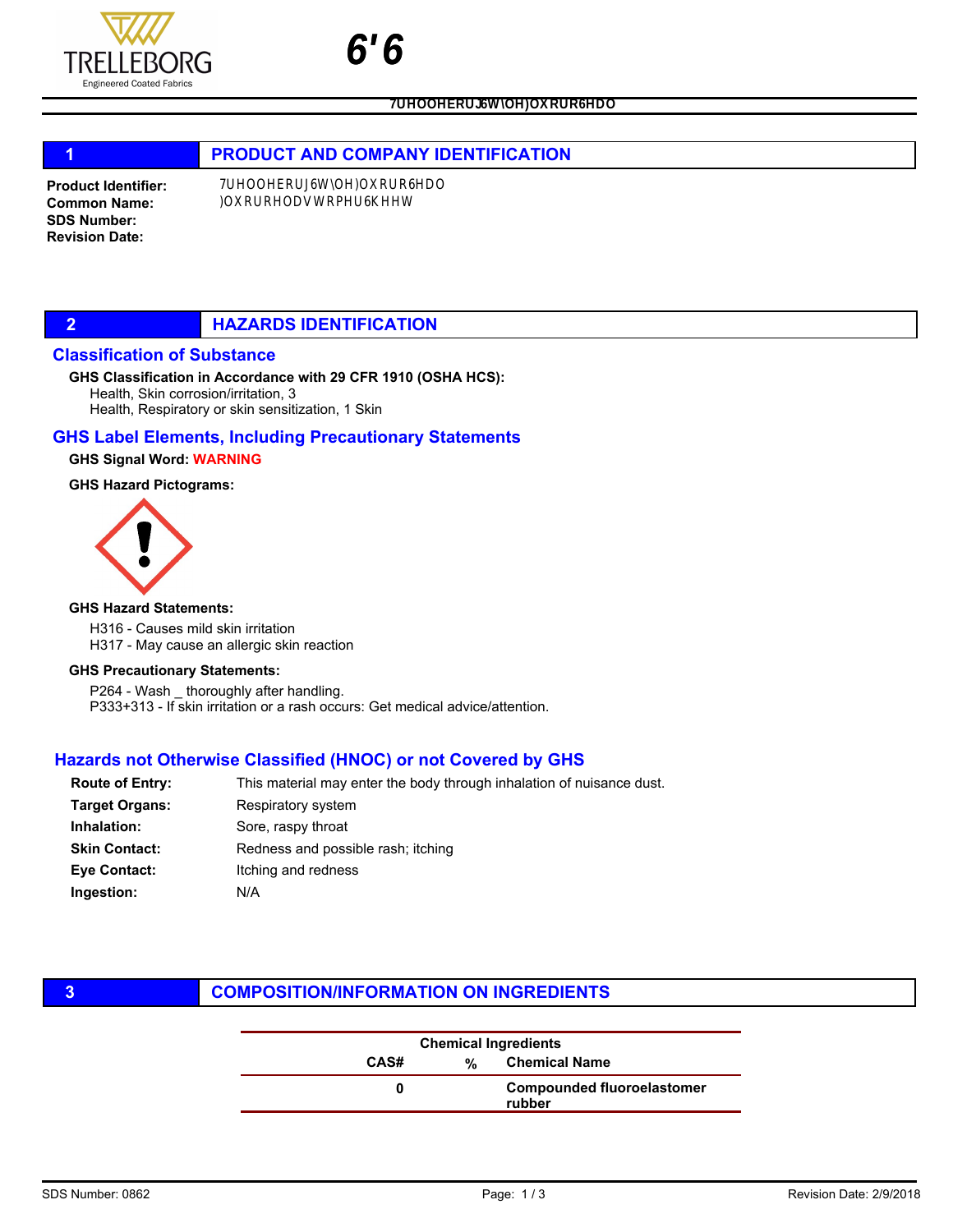# 4 FIRST AID MEASURES

Inhalation: Remove person to fresh air. If condition persists, seek medical attention. Skin Contact: Rinse with copious quantities of cool water. If rash or itching persists, seek medical attention. Eye Contact: Rinse with water. Do not rub eyes. Seek medical attention. Ingestion: Not applicable.

# **5 FIRE FIGHTING MEASURES**

Flash Point (Method Used): >250 C by TOC Flammable Limits

LEL: N/A UEL: N/A

Extinguishing Media: Water, carbon dioxide, or dry chemical

Special Fire Fighting Procedures: Thermal decomposition of fiber coating may produce an irritating mixture of smoke and fumes.

Unusual Fire and Explosion Hazards: None

# **6 ACCIDENTAL RELEASE MEASURES**

Material is a solid in roll form. If accidently released, rewind material back onto roll.

|                                                              | <b>HANDLING AND STORAGE</b>                                                                                                                                                 |
|--------------------------------------------------------------|-----------------------------------------------------------------------------------------------------------------------------------------------------------------------------|
| <b>Handling Precautions:</b><br><b>Storage Requirements:</b> | Use adequate material handling equipment.<br>Store in dry place. Use may be at temperature extremes based on product data, but storage should be<br>at ambient temperature. |

### 8 **EXPOSURE CONTROLS/PERSONAL PROTECTION**

| <b>Engineering Controls:</b>                                                                                   | Local exhaust; dust collection                      |
|----------------------------------------------------------------------------------------------------------------|-----------------------------------------------------|
| <b>Personal Protective</b>                                                                                     | HMIS PP, B   Safety Glasses, Gloves                 |
| Equipment:                                                                                                     | Safety glasses; cotton gloves; long sleeve clothing |
| 1874 - El alban estadunio de la constitución estadunidades de la constitución de la constitución de la constit |                                                     |

Wash thoroughly with soap and water after handling

| 9                                      | <b>PHYSICAL AND CHEMICAL PROPERTIES</b> |                                      |                            |  |
|----------------------------------------|-----------------------------------------|--------------------------------------|----------------------------|--|
| Appearance:                            | Black rubber                            |                                      |                            |  |
| <b>Physical State:</b>                 | Solid                                   | Odor:                                | <b>Typical Rubber Odor</b> |  |
| <b>Specific Gravity or</b><br>Density: | 2.4                                     | Solubility:                          | Negligible                 |  |
| <b>Boiling Point:</b>                  | N/A                                     | <b>Freezing or Melting</b><br>Point: | N/A                        |  |
| Vapor Pressure:                        | N/A                                     | <b>Vapor Density:</b>                | N/A                        |  |
| Potentia Hydrogenii:                   | N/A                                     |                                      |                            |  |

10 STABILITY AND REACTIVITY

| <b>Chemical Stability:</b><br><b>Conditions to</b><br><b>Avoldentification:</b> | Material is stable.<br>None known.                                             |
|---------------------------------------------------------------------------------|--------------------------------------------------------------------------------|
| <b>Materials to Avoldentification:</b><br><b>Hazardous Decomposition:</b>       | Strong oxidizing agents.<br>Carbon monoxide; carbon dioxide; hydrogen fluoride |
| <b>Hazardous Polymerization:</b>                                                | Will Not Occur.                                                                |